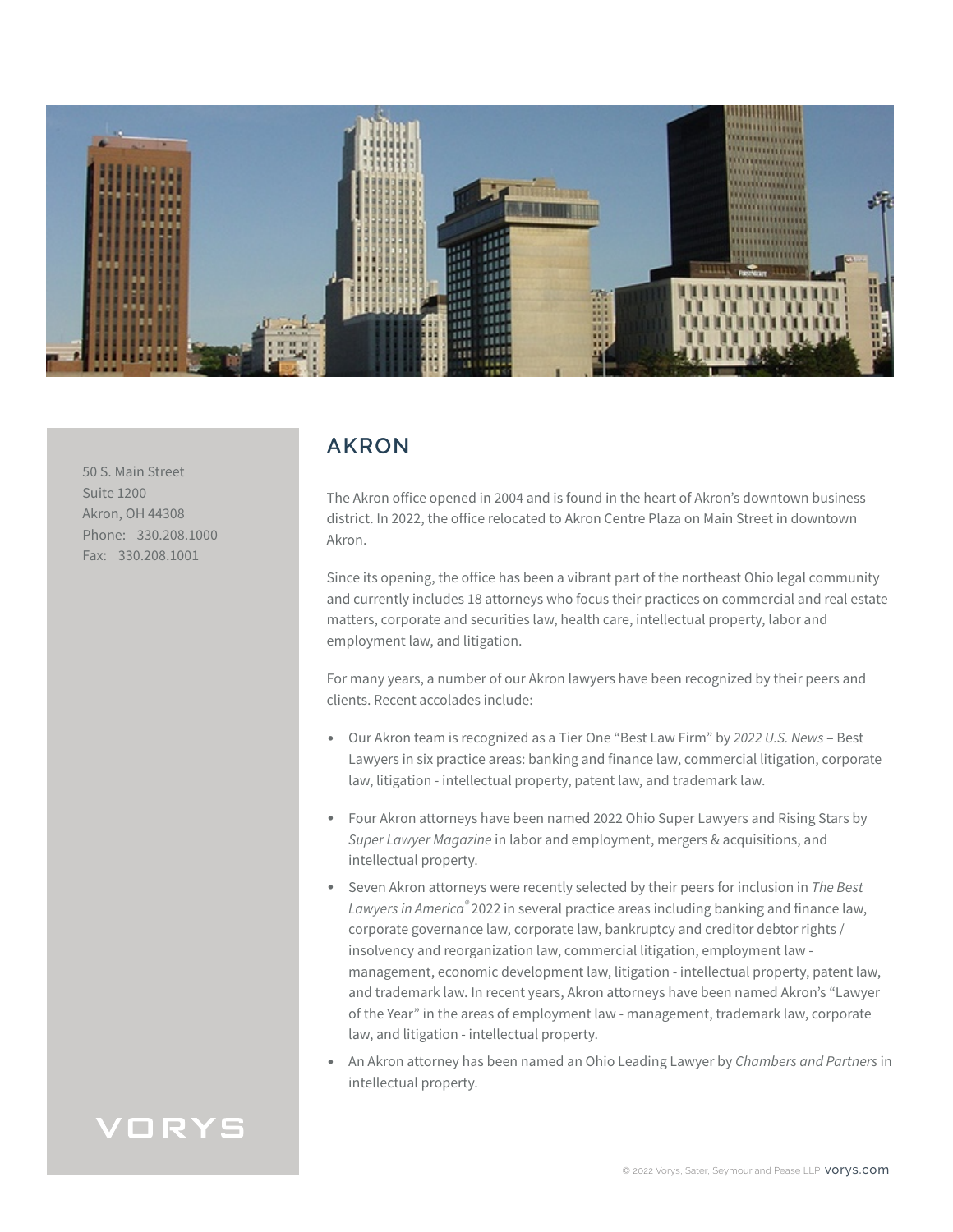## **AKRON (Continued)**

Vorys has a distinguished tradition of public service in the Akron community. For decades, we have actively provided pro bono legal services and have received national recognition for our exceptional efforts. Our Akron lawyers are active in a number of Akron area community and charitable organizations, including the Akron Community Foundation, Akron Marathon Charitable Corporation, Akron YMCA Endowment Foundation, Court Appointed Special Advocates of Summit County, Community Hall Foundation (d.b.a. Akron Civic Theater), Greater Akron Musical Association (d.b.a. Akron Symphony), Ohio & Erie Canalway Coalition, Rotary Club of Akron, Women for Oppressed Women and Youngstown Air Reserve Base Community Council.

# **Driving Directions**

# **FROM YOUNGSTOWN**

- I-76 West
- Take exit 23B to merge onto OH-8 N toward Cuyahoga Falls
- Take exit 1A toward OH-18/Carroll St/Buchtel Ave
- Take E Market St to King James Wy/S Main St
- Merge onto Fountain St
- Turn left onto E Market St
- Turn left onto King James Wy/S Main St
- Arrive at Akron Centre Plaza, 50 S Main St (Building will be on the left)
	- Parking is available in the Akron Centre Parking Garage located at 11 W. Mill Street

#### **FROM COLUMBUS**

- I-71 North to I-76US
- Take the I-76/US-224 exit towards AKRON/LODI, (#209) Continue towards Akron
- Merge on I-76 East
- Take the I-76 East exit towards Akron
- Take the I-76 East/I-77 South exit towards Akron
- Take exit 21C for OH-59 E toward Downtown
- Continue onto OH-59 E/Innerbelt/Martin Luther King Blvd
- Take the exit toward Market St
- Merge onto Dart Ave
- Turn right onto W Market St
- Turn right at the 1st cross street onto King James Wy/S Main St

# VORYS